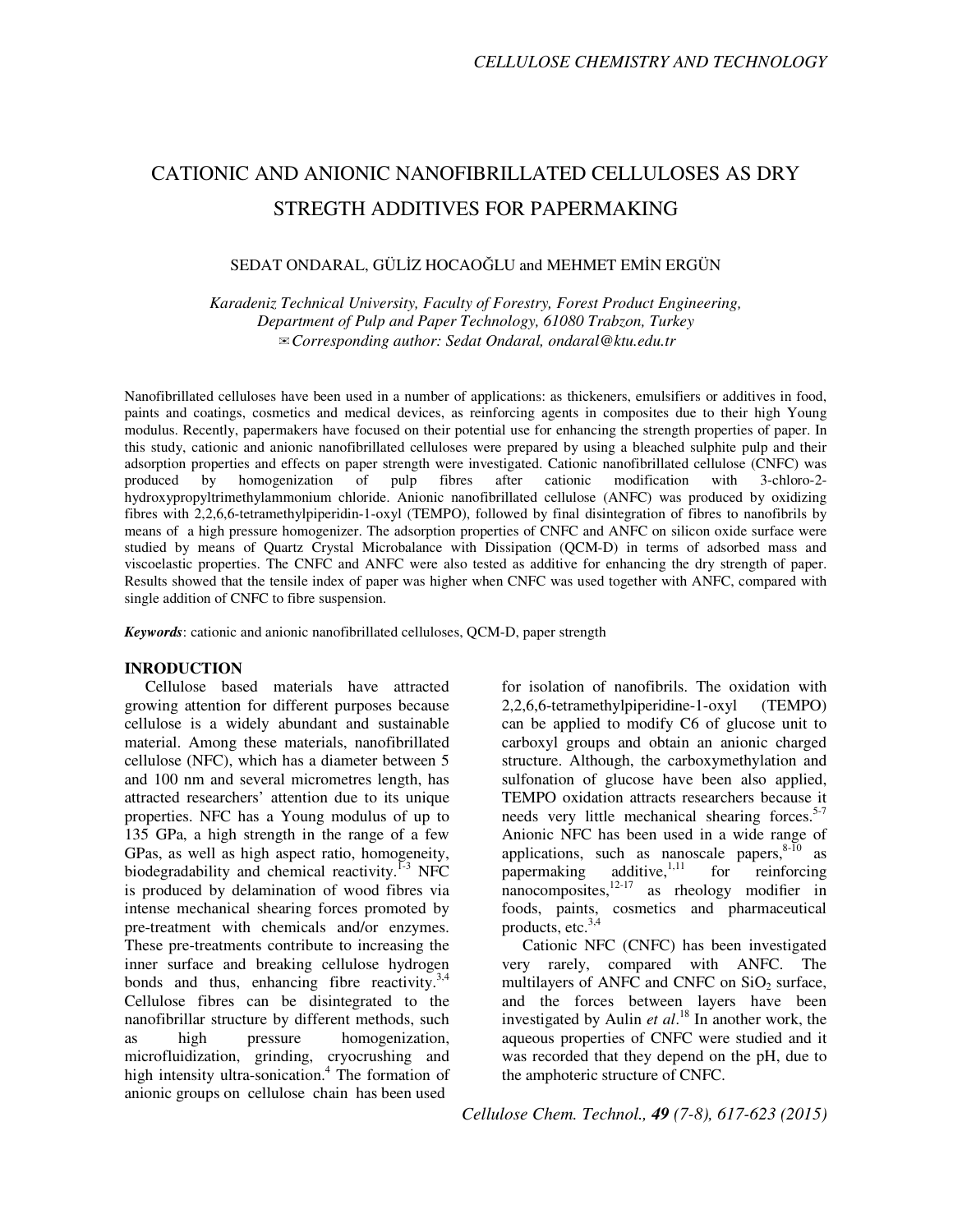The positive effect of CNFC on the water vapour barrier and mechanical properties of composites with layered silicates was remarked by Thao *et al*. <sup>19</sup> The cationization of NFC has been conducted with different chemical treatments: 2,3-epoxypropyl trimethylammonium chloride,<sup>2</sup> glycidyl trimethylammonium chloride<sup>20</sup> and etherification with cholorocholine in  $DMSO<sub>1</sub><sup>21</sup>$  It is noteworthy that the presence of cationic groups on cellulose chains can offer advantages in a papermaking system, by replacing cationic synthetic polyelectrolytes, as well as by conferring antibacterial properties to the paper surface.<sup>2,22</sup> Additionally, multi additions of cationic and anionic NFCs can also become possible for industrial application.

In this study, CNFC, produced by the pretreatment of cellulose fibres with glycidyltrimethylammonium chloride (GTMAC) and ANFC, produced by fibre oxidation with TEMPO were investigated in terms of the adsorption on silicon oxide surface and its effect on tensile index of paper. The QCM-D technique was chosen for adsorption experiments, since it has been shown to be suitable not only to determine the adsorbed amount, but also to assess the viscoelastic properties of the adsorbed layers.<sup>24</sup>

#### **EXPERIMENTAL Materials**

The bleached sulphite pulp used to produce the CNFC and ANFC was kindly supplied by Biocel Paskov a.s., Czech Republic. Bleached softwood kraft pulp (Billerund Korsnas, Karlstad, Sweden) was used to produce handsheets. TEMPO, GTMAC, NaClO<sub>2</sub>, NaBr, NaCl, NaOH, and HCl were purchased from Sigma-Aldrich. The endoglucanase enzyme was kindly supplied by Novozymes, Denmark. De-ionised water was used in all experiments.

# **Methods**

## *ANFC production*

The bleached sulphite fibres were oxidized according to the method developed by Isogai *et al*. 6 TEMPO (0.4 mmol) and NaBr (6 mmol) were added to the fibre suspension (1% concentration) in de-ionized water. After pH adjustment to 10, 2.61 g of NaClO<sub>2</sub> was added and the suspension was mixed mildly for 2 hours. The oxidized fibres were then washed several times until a neutral pH of the water drained from the suspension was reached. The concentration of the fibre suspension was adjusted to 0.5% and passed through APV high pressure homogenizer at 100 bar. The ANFC was stored at  $4^{\circ}$ C until its use.

## *CNFC production*

Cationization of fibrils was achieved according to a revised method of Aulin *et al*. <sup>18</sup> and Zaman *et al*. <sup>23</sup> The sulphite pulp fibres were firstly beaten to approximately 35 °SR using a PFI mill and afterwards were enzymatically treated with 2% of endoglucanase at pH 7 using a trizma buffer at 50  $^{\circ}$ C for 2 hours. After stopping the reaction at 80  $^{\circ}$ C in an oven, the pulp was further beaten to 84 °SR and then homogenized by APV high pressure homogenizer at 500 bar 5 times resulting in a more fibrillated structure. In the cationization process, 10% of pulp fibre was put into a polyethylene bag with the addition of 1N NaOH. Then, GTMAC was added into the suspension with 4:1 ratio to anhydroglucose units in the fibres. The reaction was preceded in a water bath with ultrasonication at 65 <sup>o</sup>C for 2 hours. The suspension was kneaded by hand every 15 min during the reaction period. After cationization, fibres were precipitated with ethanol and diluted again with ethanol and precipitated via centrifugation at 4000 rpm. After washing 3 times with ethanol, fibres were washed with de-ionized water with the same procedure. The suspension of cationically modified fibre (1%) was passed through an APV high pressure homogenizer at 700 bar 10 times. The CNFC gel was stored at  $4^{\circ}$ C until its use.

## *Adsorption on silicon oxide surface*

The adsorption properties of polymer and complexes were studied with Quartz Crystal Microbalance with Dissipation (QCM-D, E-1 model) from Q-Sense Ab, Gothenburg, Sweden. QCM crystals coated with silica were also supplied by Q-Sense (QSX  $303/50$   $SiO<sub>2</sub>$ ). With this technique, the resonant frequency of the crystal is decreased as the adsorbed mass, ∆*m*, is increased. If the adsorbed mass is evenly distributed, rigidly attached and small compared to the mass of the crystal, then, *f−f<sup>0</sup>* =∆ *f* is related to the adsorbed mass per unit surface,  $\Delta m$ , by the Sauerbrey equation:<sup>24</sup>

$$
\Delta m = -\frac{C \Delta f}{n} \tag{1}
$$

where *n* is the overtone number and *C* is a constant that describes the sensitivity of the device to the changes in mass for the crystals;  $\hat{C} = 0.177$  mgm<sup>-2</sup> Hz<sup>-1</sup> and  $\hat{n} = 1$ , 3, 5 or 11.

When the driving power to the crystal is switched off, there is decay in the oscillation due to frictional losses in the crystal in the adsorbed layer and in the surrounding solution. The energy dissipation is characterized by dissipation factor *D*, which is related to decay time constant  $\tau$  as follows:<sup>25</sup>

$$
D = \frac{1}{\pi f \tau} \tag{2}
$$

where *f* is resonance frequency.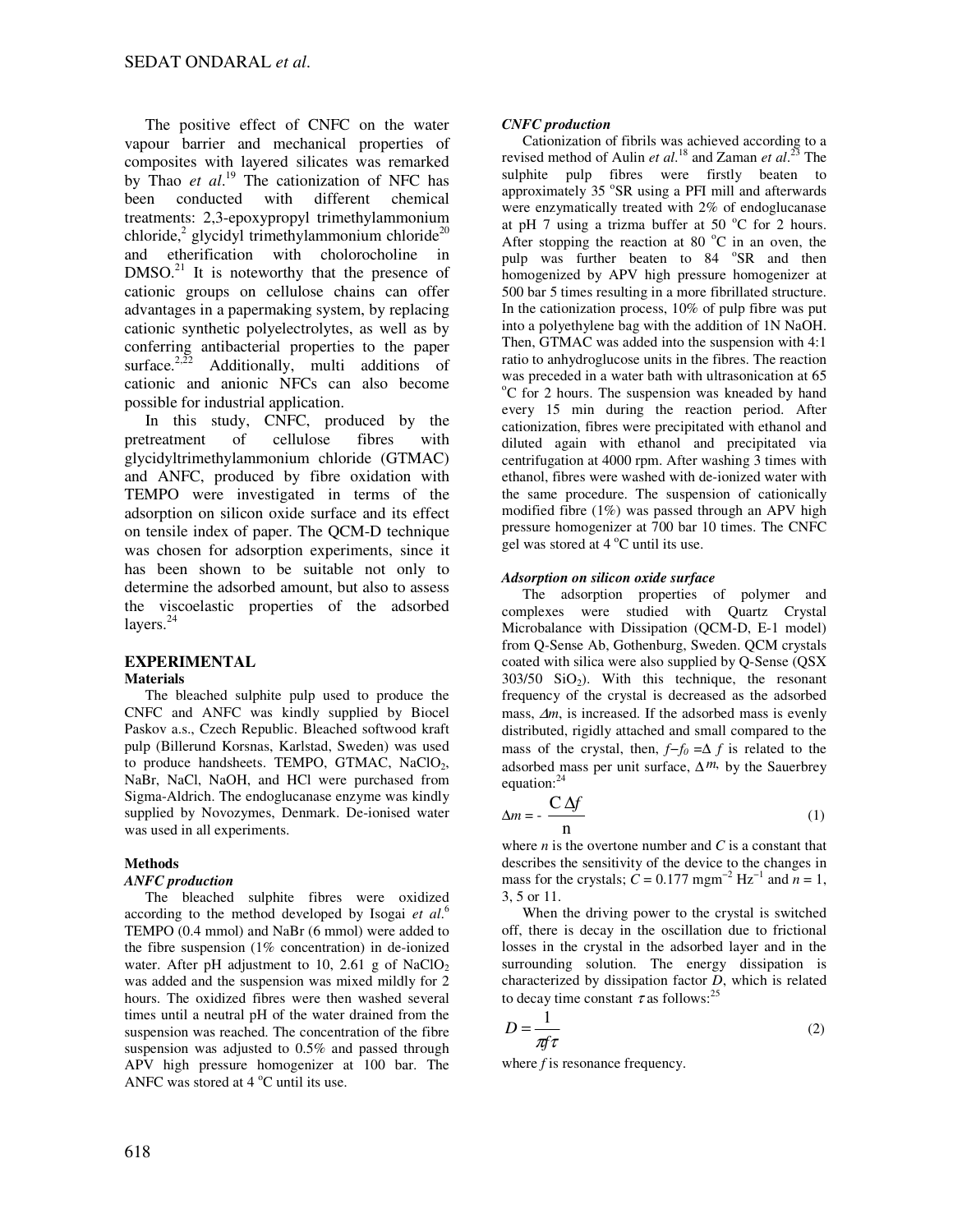The QCM-D instrument measures the change in the dissipation factor during the adsorption process,  $\Delta D = D - D_o$  (3)

where  $D<sub>o</sub>$  is the dissipation factor of the pure quartz crystal immersed in the solvent, D is the dissipation factor when the mass is adsorbed.

After mounting the crystal in the chamber of QCM-D, it was exposed to an aqueous buffer solution containing the same salt concentration  $(10^{-2} \text{ M NaCl})$ and pH as used for preparing the nanofibril solution to ensure a stable baseline for the frequency and energy dissipation. The adsorption experiments were then started by exchanging buffer with nanofibril solution. Residual nanofibrils were removed after 15 min by addition of the aqueous buffer solution. The Qsoft software from Q-Sense was utilized to record the changes in the properties of the adsorbed nanofibril layer at different overtones during the adsorption process. Of these, the third overtone was used for evaluation data, basically due to its stability. The concentration of the nanofibril solution was 100 mg  $L^{-1}$ in all experiments. All QCM experiments were conducted at a constant temperature of  $24.0^{\circ}$ C.

#### *Charge density measurement*

The particle charge detector PCD III (MÜTEK GmbH, Herrsching) was used to determine the charge densities of the CNFC and ANFC by the polyelectrolyte titration. The volume of the polyelectrolyte consumed to reach the izoelectric point (0 mV of streaming potential) of the samples was recorded and the charge density (q) was calculated by the following formula: $^{26}$ 

$$
q = \frac{V \cdot n}{m} \tag{4}
$$

where *V* is the volume of polyelectrolyte titrant (mL), *n* is titrant concentration (eq/mL), *m* is amount of nanofibrillated cellulose (g). Charge density was calculated in meq/g. The P-DADMAC and polyethylenesulphonate sodium salt (PES-Na) were used as standard cationic and anionic titrants, respectively.

## *Conductometric titration*

The carboxyl content of ANFC was determined by conductometric titration. Nanofibrils (50 mg) were added to 250 mL of deionized water; after the addition of 15 mL 0.01 M HCl, the suspension was stirred for 10 minutes; ANFC suspension was then titrated with 0.01 M NaOH. The carboxyl content was calculated from the weak acid curve obtained during titration.<sup>27</sup>

## *Imaging with Atomic Force Microscopy*

The structure of the CNFC and ANFC films on  $SiO<sub>2</sub>$  surface was studied by means of Atomic Force Microscopy with tapping mode (Nanoscope IV, Multimode SPM, Veeco Inc., USA). All experiments using standard rectangular non-contact silicon cantilevers (RTESP, Veeco Instruments Inc., USA)

were conducted under ambient conditions (23 ºC and 50% relative humidity). The CNFC film was built by applying CNFC directly on the surface of  $SiO<sub>2</sub>$  crystal, while the ANFC was prepared on the crystal surface pre-treated with polyvinyl amine, providing cationic anchoring points for ANFC. The wet samples were then dried with  $N_2$  gas.

#### *Handsheet preparation and tensile strength measurement*

First, the softwood kraft pulp was beaten in a PFI mill (Tappi T 248) at 40 $\degree$ SR; then the pulp was diluted to  $0.5\%$  and after adjusting the pH to 7.0  $\pm 0.3$ , CNFC was added to the suspension. After 10 min mixing at 750 rpm, 400 mL of suspension was used to obtain a handsheet on a Rapid Köthen former (Tappi T 205). Afterwards, the wet sheet was dried at  $93\text{ °C}$  at a pressure of 90 kP for 10 min. In the experiments in which the ANFC was used, ANFC was added after the addition of CNFC at a ratio of 1:1; the suspension was mixed for 10 min after each addition. The tensile strength of the paper was measured on a Zwick Z2.5 Model Universal testing machine equipped with 2.5 kN load cell (Tappi T 494).

## **RESULTS AND DISCUSSION Properties of ANFC and CNFC**

The AFM images of the ANFC and CNFC films built on SiO2 crystals are shown in Figure 1. It is clearly seen that the ANFC produced with TEMPO oxidation has a smaller size and denser layer structure than the CNFC. The selective conversion reaction of hydroxyl groups to carboxyl ones and a small amount of aldehyde groups occurs during TEMPO oxidation. The fact that the hydroxyl group of every one of two adjacent glucose units is changed to a carboxyl group has been suggested. $27-29$  The anionic charges of carboxyl groups cause repulsion among fibrils and result in promoted disintegration of the fibre wall. The carboxyl amount of fibrils was found as 1.6 mmol/g determined by conductometric titration. Charge density was determined as 0.9 meq/g by polyelectrolyte titration. Although aldehyde groups can also be formed by oxidation, their amount was not determined in the present study. Considering the study of Isogai et al.,<sup>6</sup> in which the experimental conditions of oxidation were the same as in our study, the amount of aldehyde groups can be estimated less than 0.15 mmol/g.

The width and length of CNFC are larger than those of ANFC, as seen on AFM images in Figure 1. Positively charged quaternary ammonium groups were introduced to the hydroxyl groups of cellulose on the fibril surface with modification of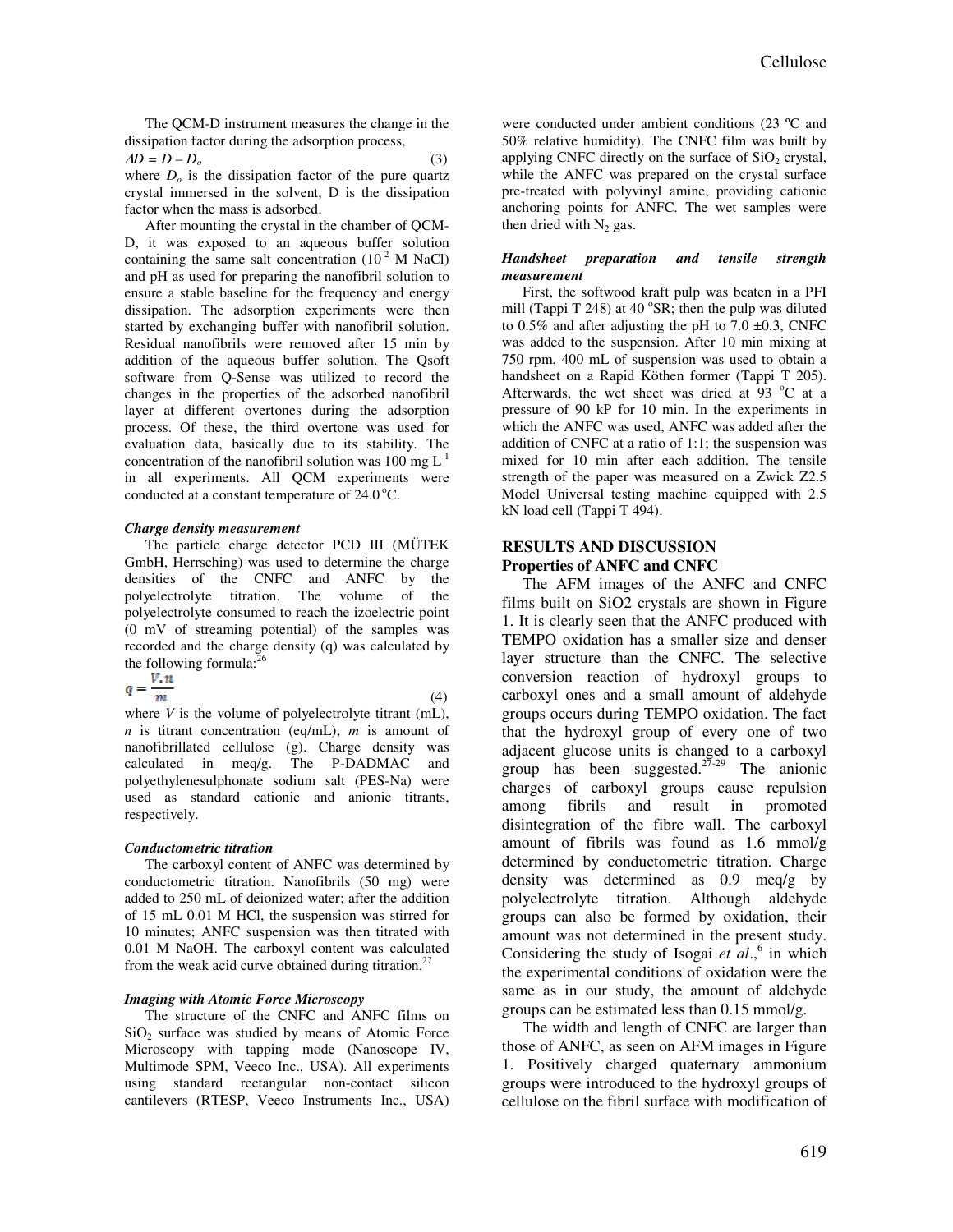GTMAC.<sup>19</sup> Even though nanofibrils have cationic charge, they also have anionic charges mainly from carboxyl groups, which are from pulping and/or bleaching processes.<sup>30</sup> The reason for the larger sizes of CNFC can be attributed to the repulsion forces among fibrils since the cationic charges are not enough to assist fibre disintegration. The charge density of CNFC was determined as 0.67 meq/g. However, it was recorded that nanocrystal cellulose modified by GTMAC reached 2.0 meq/g, depending on the concentration of the reaction mixture.<sup>23</sup> This charge density was achieved at a suspension concentration of 20-30%, called as semi-dry modification. In our study, there were critical points regarding when cationization should be done: before or after the homogenization process. A charge density of 0.56 meq/g was found if modification was conducted before homogenization, and a value of 0.67 meq/g when it was modified after slight homogenization. The higher surface area and thus more available

hydroxyl groups on the fibrils are possible reasons for this increase. Further studies will be done to increase the cationic charges on nanofibrilated cellulose. Smaller size can also be provided after reaching higher charge density.

## **Adsorption on silicon oxide surface**

Adsorption properties of nanofibrillated celluloses are important for many applications, especially for the papermaking and packaging industries, where specific barrier properties are needed. OCM-D studies showed that frequency decreased significantly  $(-40 \text{ Hz at } 3^{\text{rd}} \text{ overtone})$ due to the CNFC adsorption to the negatively charged  $SiO<sub>2</sub>$  surface. Electrostatic interaction between CNFC and the surface was dominating the interaction for this adsorption. During rinsing of the surface with water  $(10^{-2}$  M NaCl) at pH 7. the frequency increased slightly. It can be due to removing surrounding and entangled nanofibrils from the adsorbed layer of CNFC.



Figure 1: AFM images of ANFC and CNFC  $(1 \mu m x 1 \mu m)$ 

Dissipation curves provide important data about layer structure. It is obviously seen from Figure 2 that the dissipation value increased substantially with the adsorption. A higher change due to adsorption indicates the CNFC forms a thicker and more viscoelastic layer and uptakes more water molecules. On the other hand, both frequency and dissipation change due to the ANFC adsorption to the cationic layer of CNFC are not higher compared with CNFC adsorption to  $SiO<sub>2</sub>$  surface. This indicates that less adsorption of ANFC occurred, resulting in a thinner and stiffer layer because of the higher charge density and smaller size of ANFC. It is noteworthy that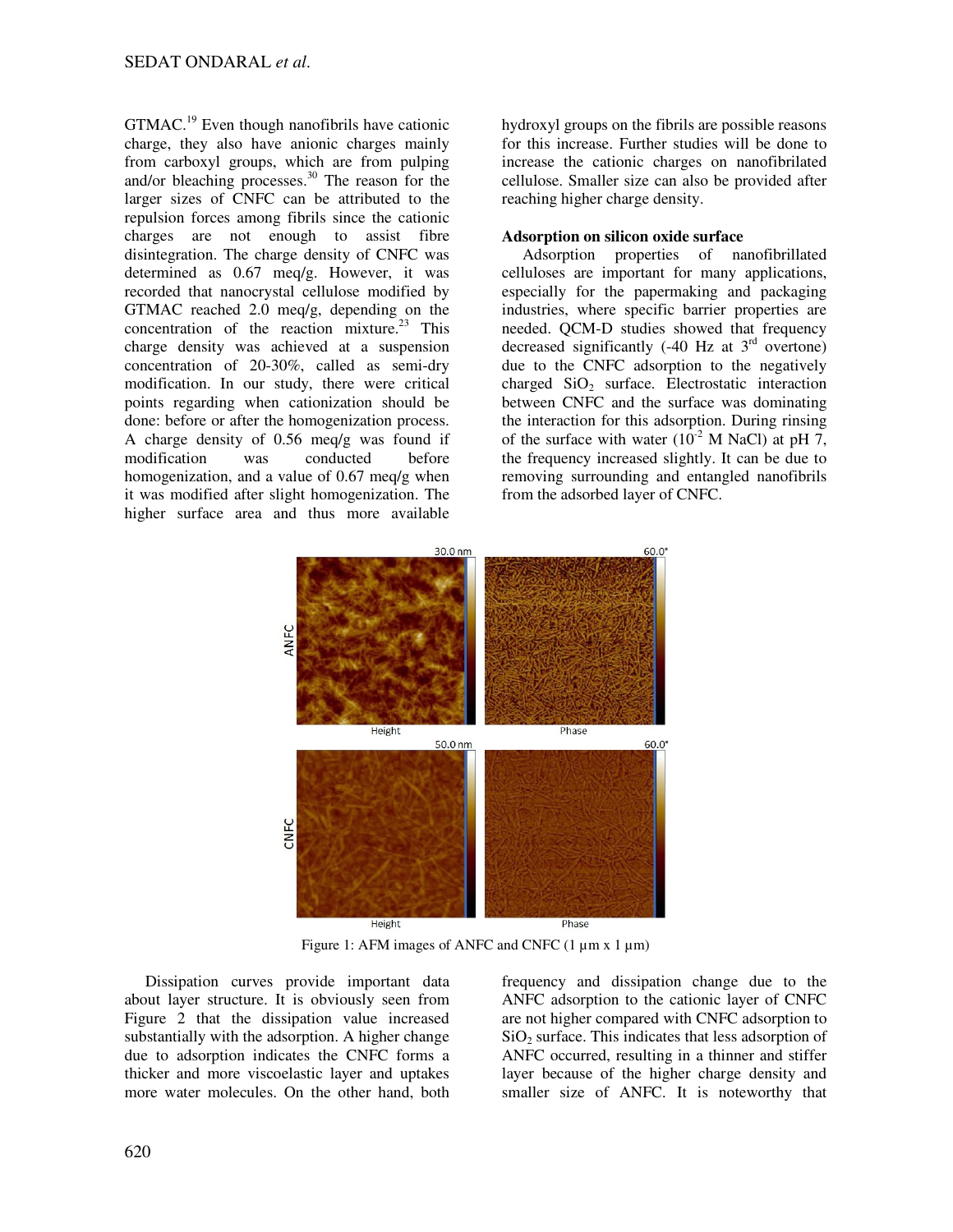dissipation decreased after ANFC adsorption. This was due to the decreasing layer thickness and/or crosslinking the CNFC layer by ANFC entering the gaps of the layer.

The amount of the mass adsorbed on the  $SiO<sub>2</sub>$ surface was calculated by Sauerbrey equation and the data are given in Figure 3. It is clearly seen that the adsorbed amount is about 1.2 µg  $CNFC/cm<sup>2</sup>$ , as shown in Figure 3. The adsorption is similar with that of cationic polyacrylamide  $(0.5 \text{ meq/g}$  charge density and  $4.6 \text{ 10}^6$  Da molecular mass) on  $SiO<sub>2</sub>$  surface.<sup>31</sup> After rinsing,



Figure 2: QCM-D data obtained during adsorption of nanofibrils (concentration 0.1 g/l, pH 7 and NaCl concentration  $10^{-2}$  M)

0.3  $\mu$ g/cm<sup>2</sup> of mass was removed from the surface. The adsorbed amount of ANFC on CNFC layer is approximately 0.3  $\mu$ g/cm<sup>2</sup>.

## **Dry strength of paper**

The nanofibrillated celluloses with cationic and anionic charges were also used to enhance the dry strength of paper. CNFC was added to the fibre solution alone because it has an electrostatic affinity to pulp fibres, which present electronegative charge due to the carboxyl groups of pulp fibres.



Figure 3: Adsorbed amount of nanofibrils on  $SiO<sub>2</sub>$ surface calculated by Sauerbrey equation



Figure 4: The effect of nanofibrilated celluloses on paper tensile index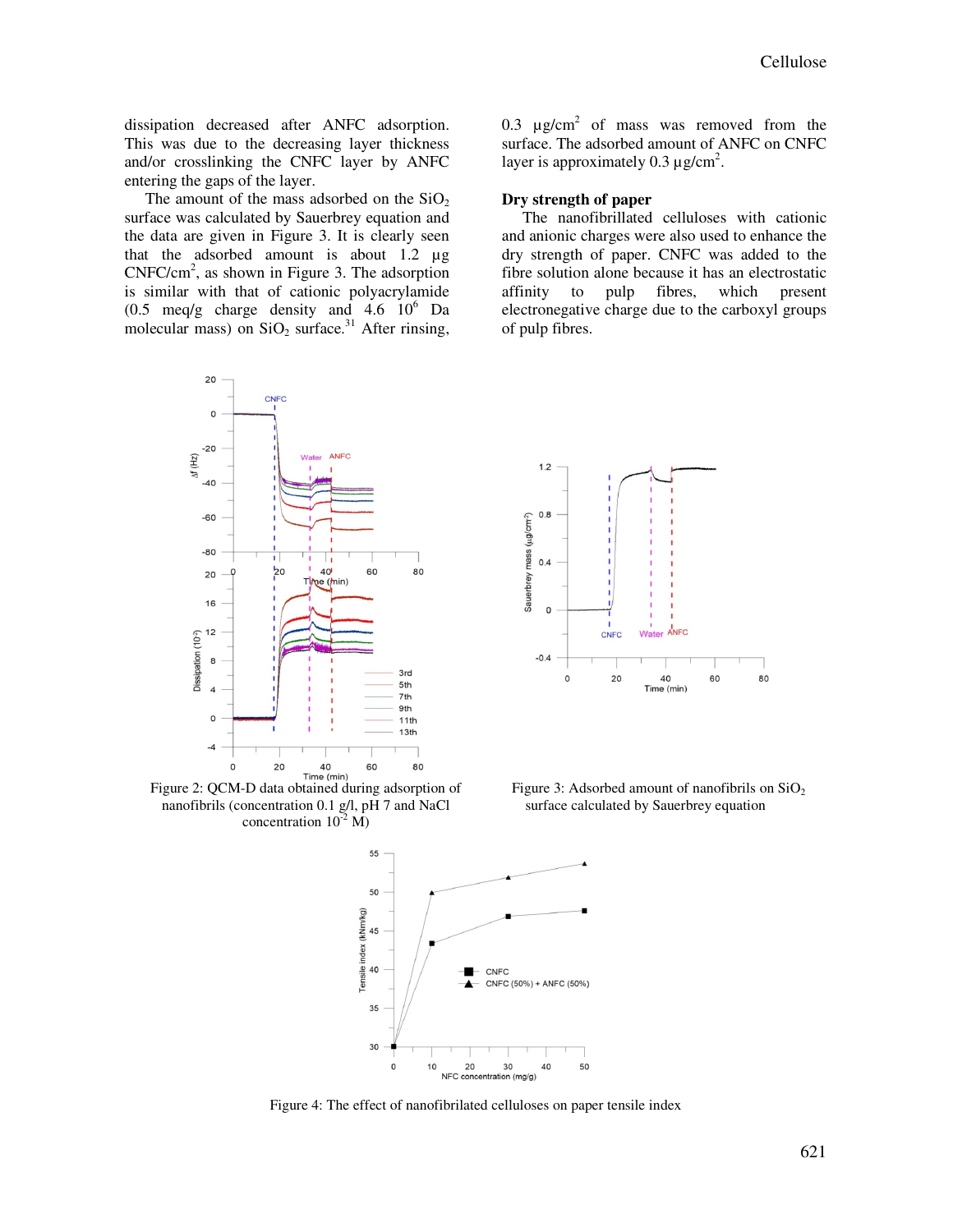On the other hand, the ANFC was added to the fibre suspension after treating the fibres with CNFC, giving a cationic charge on the surface for anchoring ANFC. The tensile index of paper increased from 30 kNm/kg to 47 kNm/kg by adding 50 mg/g of CNFC. However, when CNFC was used together with ANFC in a proportion of half and half, the tensile index increased up to 53 kNm/kg. The second layer with ANFC increased the molecular contact area, providing more joint points between fibres. The 3D network formation of CNFC and ANFC layers also helps interlocking and inter-diffusion mechanisms of fibrils on pulp fibres ensured by beating.

# **CONCLUSION**

The cationic and anionic charged nanofibrils (CNFC and ANFC) were prepared using bleached sulphite pulp. As noticed from the AFM images, the CNFC produced by GTMAC modification has larger size than the ANFC produced by TEMPO oxidation. The charged groups of the CNFC do not reach the same level as those of the ANFC in promoting the disintegration of fibers to nanofibrils. Therefore, the repulsion forces between nanofibril segments can be assumed not to be high enough. Because the pulp fibres have inherently anionic charges, the formation of a slightly amphoteric structure after cationic modification can decrease repulsion forces and thus, further disintegration of fibrils is prevented. It was found from QCM-D data that CNFC forms a thicker layer than ANFC because CNFC has larger size and lower charge density. The tensile index of paper obtained by sequential addition of the CNFC and ANFC is higher compared with single addition of the CNFC to the fibre suspension. The main reason for this is the increase in the molecular contact area in the network of pulp fibres with the increasing amount of adsorbed cellulose nanofibrils. Moreover, interdiffusion of nanofibrils throughout the adjacent fibres can also increase after ANFC addition and this interlocks the fibre network more strongly, resulting in enhanced paper strength.

*ACKNOWLEDGEMENTS*: All authors kindly acknowledge financial support from the Scientific and Technological Research Council of Turkey (TUBİTAK).

# **REFERENCES**

<sup>1</sup>I. Gonzales, S. Baufi, M. A. Pelach, M. Alcala, F. Vilaseca *et al*., *Bioresources*, **7**, 5167 (2012).

2 A. Olszewska, P. Eronen, L. S. Johansson, J. M. Malho, M. Ankerfors *et al*., *Cellulose*, **18**, 1213 (2011).

<sup>3</sup>S. Kalia, S. Boufi, A. Celli, S. Kango, *Colloid*. *Polym*. *Sci.*, **292**, 5 (2014).

<sup>4</sup> H. P. S. A. Khalil, Y. Davoudpour, Md. N. Islam, A. Mustapha, K. Sudesh *et al*., *Carbohyd*. *Polym*., **99**, 649 (2014).

<sup>5</sup>S. Iwamoto, A. Isogai, T, Iwata, *Biomacromolecules*, **12**, 831 (2011).

<sup>6</sup> A. Isogai, T. Saito and H. Fukuzumi, *Nanoscale*, **3**, 71 (2011).

<sup>7</sup>T. Saito, S. Kimura, Y. Nishiyama and A. Isogai, *Biomacromolecules*, **8**, 2485 (2007).

<sup>8</sup>M. Henriksson, L. A. Berglund, P. Isaksson, T. Lindström, T. Nishino, *Biomacromolecules*, **9**, 1579 (2008).

<sup>9</sup>M. Nogi, S. Lwamoto, A. N. Nakagaito, H. Yano, *Adv*. *Mater*., **21**, 1595 (2009).

H. Sehaqui, N. E. Mushi, S. Morimune, M. Salajkova, T. T. Nishino *et al*., *ACS Appl*. *Mater*. *Interfaces*, **4**, 1043 (2012).

<sup>11</sup> T. Taipale, M. Österberg, A. Nykänen, J. Ruokolainen, J. Laine, *Cellulose*, **17**, 1005 (2010).

<sup>12</sup> L. M. Manocha, J. Valand, N. Patel, A. Warrier, S. Manocha, *Indian J*. *Pure Appl*. *Phys*., **44**, 135 (2006).

<sup>13</sup>M. O. Seydibeyoglu and K. Oksman, *Compos*. *Sci*. *Technol*., **68**, 908 (2008).

<sup>14</sup> T. Zimmermann, N. Bordeanu and E. Strub, *Carbohyd*. *Polym*., **79**, 1086 (2010).

<sup>15</sup>M. Jonoobi, J. Harun, P. M. Tahir, A. Shakerib, S. Saiful Azry *et al.*, *Mater. Lett.*, **65**, 1098 (2011).

S. Srithongkham, L. Vivitchanont, and C. Krongtaew, *J*. *Mater*. *Sci*. *Eng*. *B*, **2**, 213 (2012).

 $17$  S. Y. Lee, S. J. Chun, I. A. Kang and J. Y. D. Park, *J*. *Indian Eng*. *Chem*., **15**, 50 (2009).

<sup>18</sup> C. Aulin, S. Ahola, P. Josefsson, T. Nishino, Y. Hirose, *Langmuir*, **25**, 7675 (2009).

<sup>19</sup> T. T. Ho, T. Zimmermann, S. Ohr, W. R. Caseri, *ACS Appl*. *Mater*. *Interfaces*, **4**, 4832 (2012).

<sup>20</sup>A. Pei, N. Butchosa, L. A. Berglund, Q. Zhou, *Soft Matt.*, **9**, 2047 (2013).<br><sup>21</sup> T<sub>1</sub> T<sub>1</sub> T<sub>1</sub>

<sup>21</sup>T. T. T. Ho, T. Zimmermann, R. Hauert and W. Caseri, *Cellulose*, **18**, 1391 (2011).

<sup>22</sup>J. Illergård, U. Römling, L. Wågberg, M. Ek, *Cellulose*, **19**, 1731 (2012).

<sup>23</sup>M. Zaman, H. Xiao, F. Chibante, Y. Ni, *Carbohyd*. *Polym*., **89**, 163 (2012).

<sup>24</sup>G. Sauerbery, *Z*. *Phyz*., **155***,* 206 (1959).

<sup>25</sup>F. Höök, M. Rodahl, P. Brzezinski, B. Kasemo, *Langmuir*, **14**, 729 (1998).

<sup>26</sup>S. Suty and V. Luzakova, *Colloid*. *Surf*. *A*, **139**, 271 (1998).

<sup>27</sup> T. Saito, S. Kimura, Y. Nishiyama and A. Isogai, *Biomacromolecules*, **8**, 2485 (2007)